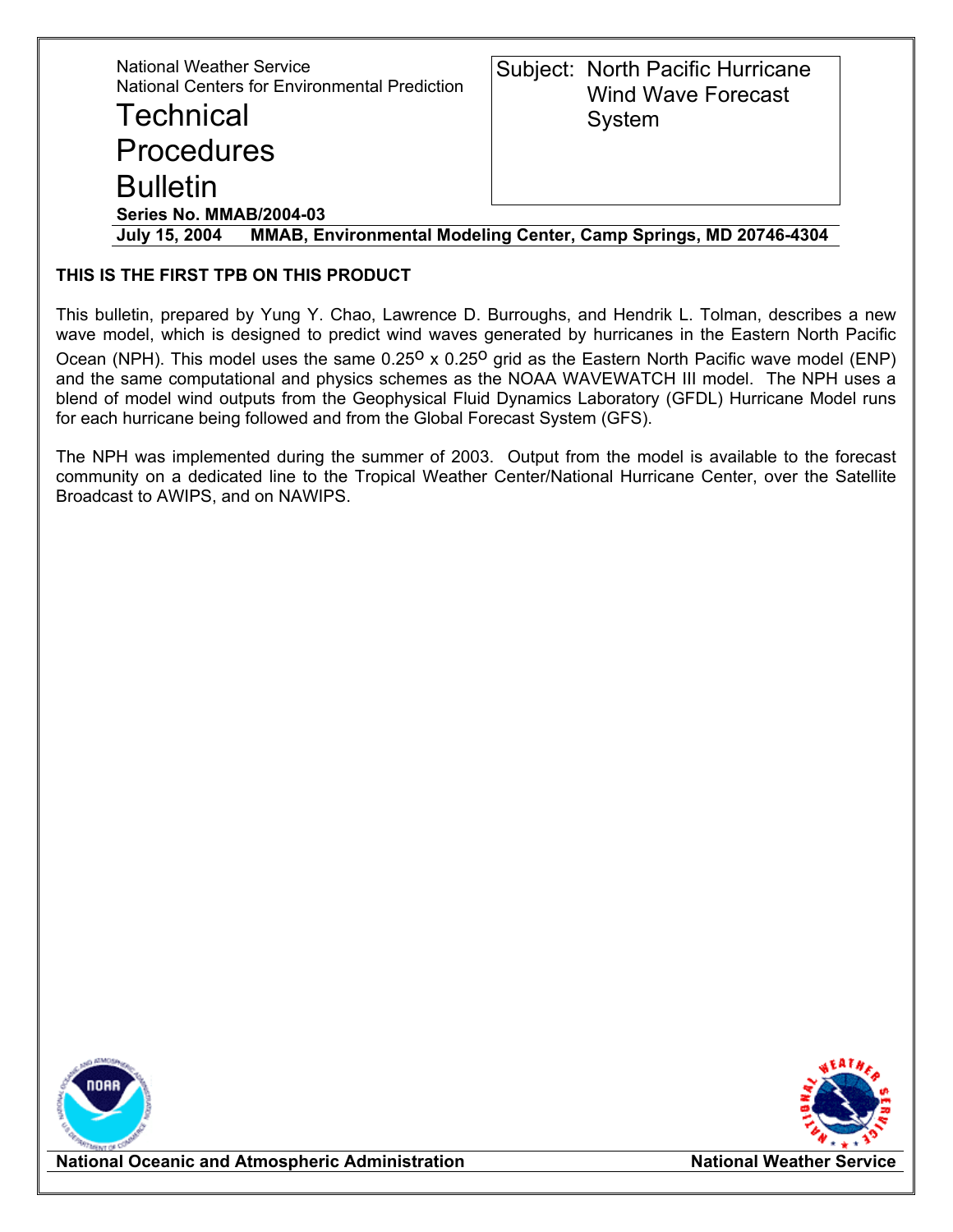# **The North Pacific Hurricane Wind Wave Forecasting System (NPH)**[1](#page-1-0)

Yung Y. Chao Lawrence D. Burroughs Hendrik L. Tolman<sup>[2](#page-1-1)</sup>

### **1. Introduction**

The present NCEP operational wave model for predicting global and regional ocean wind waves, NOAA WAVEWATCH III (NWW3; Tolman *et al.* 2002), uses wind data derived from the Global Forecast System (GFS; Kanamitsu *et al* 1991; Caplan *et al* 1997). It is well known that the details of highly intense and rapidly varying nature of the wind field associated with a tropical cyclone is poorly resolved by the GFS because its grid isn't fine enough. As a result, predicted wave conditions in areas under the influence of tropical storms usually are under predicted when GFS winds are used. Also, predicted directions and arrival times of swells in coastal areas tend to be inaccurate.

In order to provide a more accurate forecast of the storm track, intensity, and wind distribution, NCEP uses a separate model to generate the hurricane wind structure. This model, developed by the Geophysical Fluid Dynamics Laboratory (GFDL), is called the multiply nested movable mesh hurricane model (*e.g*., Kurihara and Bender 1980; Kurihara *et al* 1990, 1995, and 1998) and is used during the hurricane season to produce forecast guidance for the National Hurricane Center. The model, however, considers only one storm at a time. When multiple storms exist simultaneously, a frequent event, one storm is considered at a time within the fine inner mesh grid, while the others are dealt with in the course outer mesh only. The details of their wind field structures for those storms not under consideration are again not adequately described. The GFDL hurricane model must be run for each storm currently occurring, so that the storm track and the detailed wind field structure of each storm can be captured. Consequently, the combined effects of various wind fields associated with multiple storms on ocean waves cannot be adequately predicted by using a single run of the GFDL model. Furthermore, since the hurricane model uses a movable grid system, the domain for each model run does not necessarily cover the entire wave model domain. These two problems must be resolved so that the benefits of detailed wind fields produced by the GFDL model can be fully utilized to produce more realistic wave fields.

A procedure for unifying the wind from the GFS and that from the GFDL model for single or multiple storms has been developed. The procedure has been used operationally to predict hurricane associated wind waves over the North Atlantic Ocean since the 2002 hurricane season (Chao *et al*, 2003a). Further improvements on GFDL hurricane model were made in 2003 (Bender *et al*, 2003). The products of the improved hurricane model were incorporated in the North Atlantic hurricane wave model (NAH). The same procedure for specifying the hurricane wind field has been applied to develop the hurricane wave model for the eastern North Pacific basin (NPH). For completeness, in what follows, we will describe the procedure for predicting hurricane winds and waves, show the results of validation against observations, and present available products and dissemination routes for the hurricane season.

## 2. **Hurricane Wind Field Specification for Wave Forecasting**

The present operational GFDL hurricane model produces output data for the outer and inner mesh 4 cycles per day at hourly intervals up to 126 hours, and we currently use winds out to 78 hours. The outer mesh has a grid resolution of 1/3 by 1/3 degree covering an area of 75 by 75 degrees in latitude and longitude. The inner mesh has a grid resolution of 1/6 by 1/6 degree covering an area of 11 by 11 degrees. The center of the inner mesh is coincided with the center of the storm (the location of the lowest pressure). The operational GFS model

<span id="page-1-0"></span> $\frac{1}{1}$ MMAB Contribution No. 238

<span id="page-1-1"></span><sup>2</sup> Hendrik L. Tolman is a contractor with SAIC.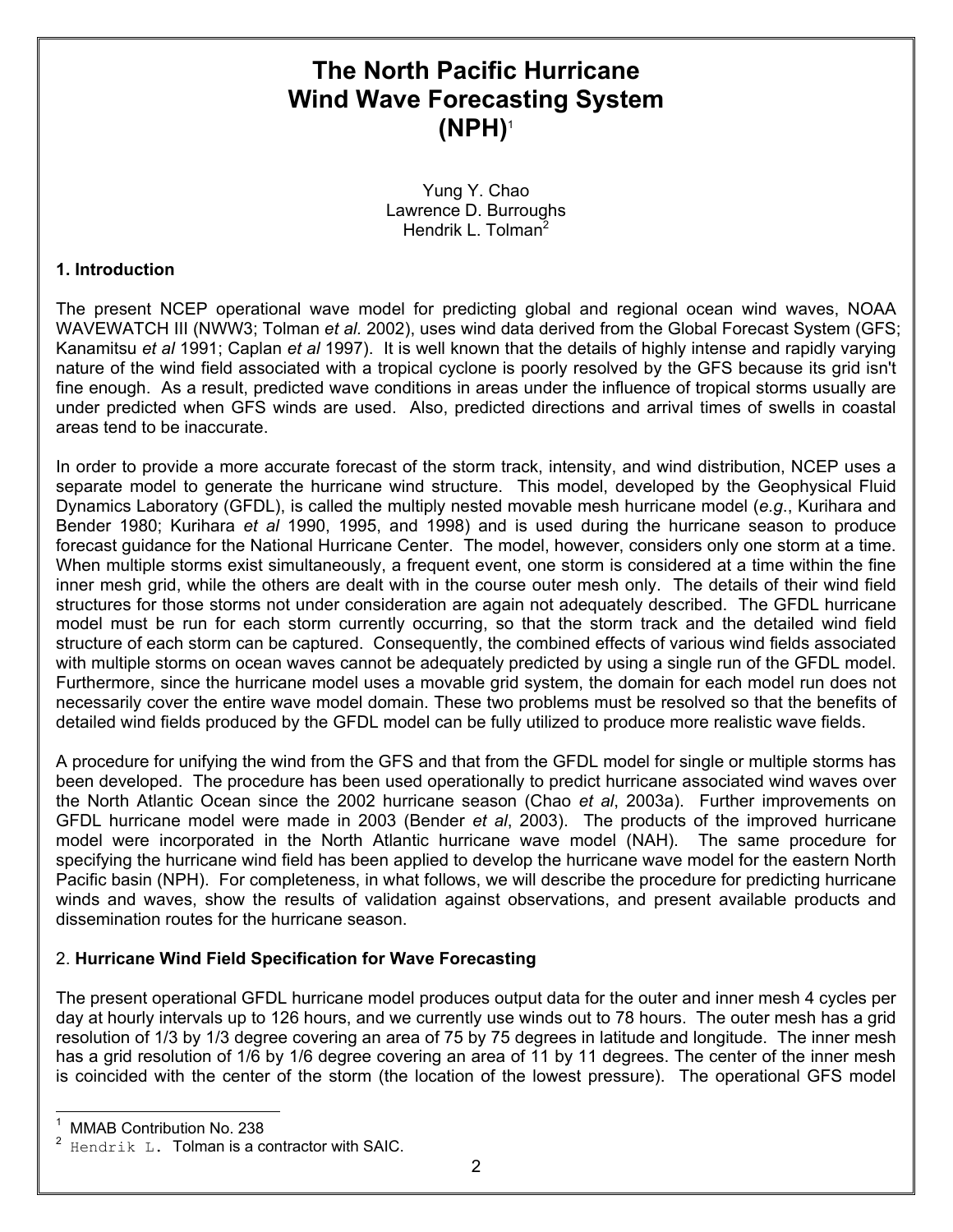provides output 4 cycles per day at 3-h intervals up to 168 hours. At this time we use the GFS winds from the 0000, 0600, 1200 and 1800 UTC cycles out to 78 hours, but will be increasing this to 120 hours when we increase the use of the GFDL winds to 120 hours. The first step is to interpolate the lowest level wind data from the GFS and GFDL grids at the same projection hour onto the North Pacific Hurricane wave model (NPH) domain, which is identical to the domain and grid resolution (0.25o x 0.25o lon/lat) of the Eastern North Pacific wave model (ENP, Chao *et al* 2003) and adjust it to a height of 10 m. Since the GFDL hurricane model runs for each selected storm separately, discrepancies in the wind field features for the same storm from different model runs may occur if multiple storms co-exist. In order to resolve this problem, the concept of an area of influence (AOI) for each storm is introduced. Various definitions of AOI have been considered and tested. We have found that the following procedure provides the most realistic and consistent wind field structure:

- Determine the box area, which has the shortest distance from the storm center to the 1015 MB isobar.
- Determine the box area, which extends from the storm center to where the wind speed decreases to 7.5 m/s on each side of the box.
- Form a new box area with each side taken from the side of these two boxes, which has the smaller distance to the storm center.
- The AOI is assumed to be the formed box area provided that it is not greater than 12.5 degree or less than 3.5 degree longitude-latitude box.
- Replace the GFS winds in the AOI of each storm with GFDL winds.
- Use a weighted averaging procedure to have a smooth transition from one set of winds to the other in the vicinity of four boundaries of the AOI.

#### **3. Operational Procedure of Hurricane Wind-Wave Forecasting**

The NPH wave model is nearly identical to the ENP, a description of which can be found in Chao, Burroughs and Tolman (2003b). The hurricane-generated wind-wave forecasting procedure for the NPH is quite straightforward and is used during the entire hurricane season.

- Initialize the NPH at the official start of the hurricane season by initializing the wave field with output from the ENP and by using the winds from the GFS.
- Search for output from the GFDL model and continue running NPH at each model cycle for the duration of the hurricane season.
- Use procedure developed in section 2 above when GFDL output is available:
	- o mean sea level pressure to determine storm center, and
	- o the surface wind field in each AOI.
- Obtain output spectra from the NWW3 to furnish boundary wave conditions at the boundaries of the NPH domain at each computational step.
- Use GFS winds to continue the NPH operations when no tropical storms exist during the hurricane season.

#### **4. Performance Evaluation**

The NPH forecasting system was implemented in August 2003. Following implementation, Hurricane Jimena developed and waves caused by her were recorded on several NDBC buoys. The structure of model hurricane wind fields was constructed according to the procedure described above and the results of the predicted wave fields were compared with buoy observations and are presented below.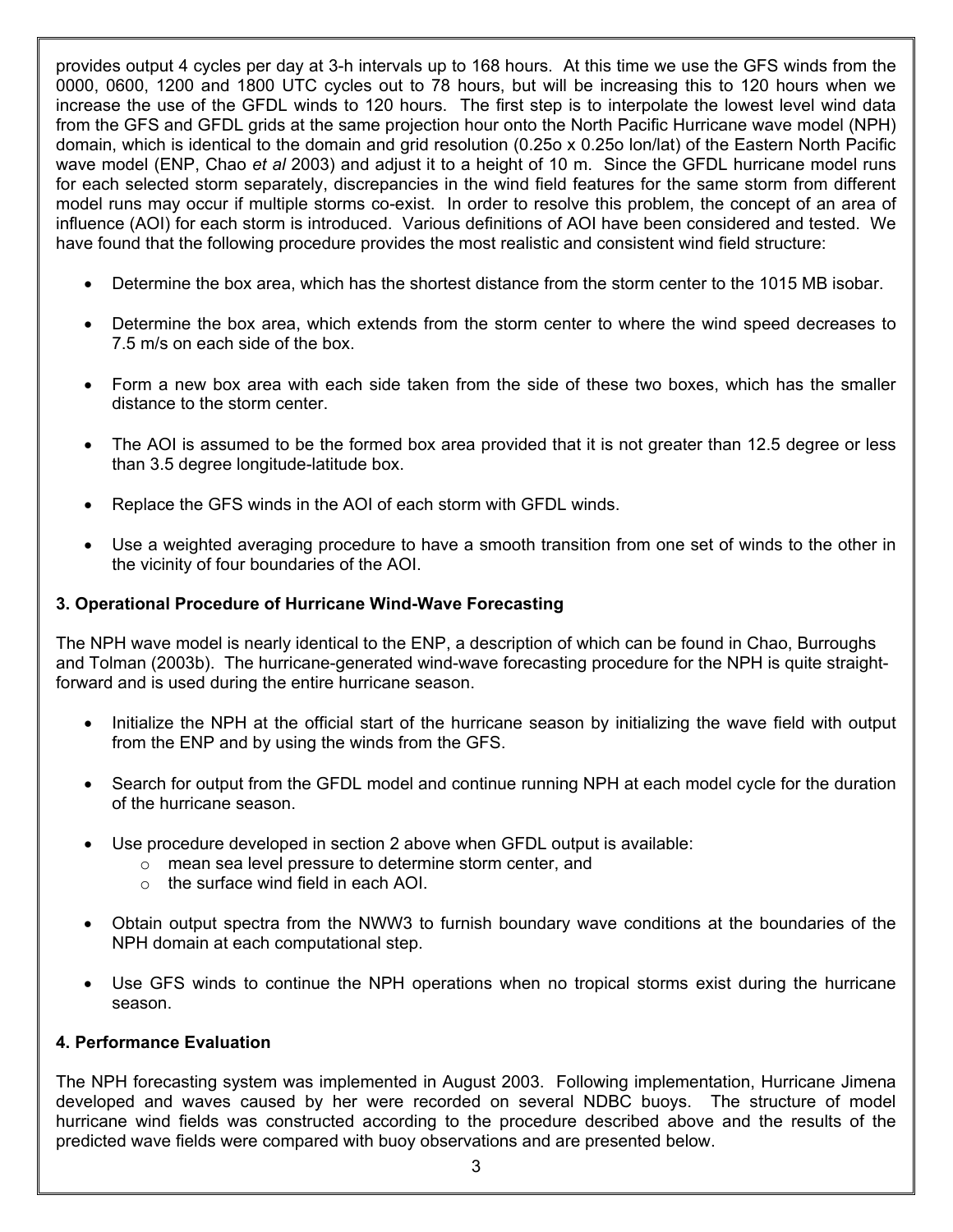Hurricane Jimena moved westward from the Eastern Pacific and reached the Hawaiian Islands around September 1, 2003. Figure 1.a shows an example of GFS wind field for the 20030901 12 UTC run cycle, which is used by ENP regional wave model. Figure 1.b depicts the blended GFS and GFDL wind field used by NPH wave model to predict wave conditions associated with Hurricane Jimena. Immediately noticeable are the differences in scale, intensity and position of the storm center between GFS wind field and blended wind field. Here, the GFS wind field is considerably lower than the blended wind field both in size and strength. This difference is due to the use of GFDL wind field, as shown in Figure 1.c, for blending.

Figure 2.a shows the time series comparisons of measurements at Buoy No. 51004, and the NPH and ENP model predictions of the significant wave height, wind speed and wind direction interpolated to the buoy location from the surrounding grid point values. Buoy 51004 is located at 17.52° N 152.48° W about 185 nm southeast of Hilo Hawaii at a water depth of 5300 m. Figures 2.b shows similar time series plots for Buoy 51002, which is located at 17.14° N 157.79° W about 215 nm southwest of Hilo Hawaii at a depth of 5000 m. It can be seen from these figures that ENP wave model has substantially under predicted wave heights at both buoy locations as a result of under predicting the wind speed by the GFS model. In contrast, the NPH has over predicted the wave height at buoy 51004 as a result of over predicting the wind speed by GFDL model. However, the NPH's prediction of the wave height at buoy 51002 agrees quite well at the occurrence of the peak both in time and magnitude even though the GFDL predicted slightly lower wind speeds than occurred.

The result of these comparisons is quite encouraging in that the NPH (blended winds) may provide more accurate prediction of waves than those of the ENP (using GFS winds only).

## **5. Products and Dissemination**

The following wind and wave parameters are available in GRIB format at

<ftp://polar.wwb.noaa.gov/pub/waves>and

on AWIPS as GRIB bulletins (see Table 1):

- significant wave height,
- peak wave period and direction,
- wind speed and direction, and
- u- and v- wind components.

Spectral text bulletins are also available on the web at the site above and on AWIPS. The spectral text bulletins on the web and on AWIPS have different formats because of legacy constraints on AWIPS. The headers for the AWIPS spectral text bulletins with the location name and position are found in Table 2.

## **6. Concluding Remarks**

An operational system for forecasting North Pacific Hurricane wind waves and swells (NPH) using blended GFDL and GFS model winds was implemented in August 2003. Results of the performance evaluation presented in this bulletin show that the NPH forecasting system may provide more realistic hurricane wave predictions than ENP, which uses GFS winds solely. Further validation studies of the new system will be made once more data associated with hurricane winds and waves become available.

## **7. References**

Bender, M., T. Marchok, R. Tuleya, H.-L. Pan, A. Falkovich, I. Ginis, and B. Thomas, 2003: *2003 GFDL Hurricane prediction system*.[Available at [http://www.emc.ncep.noaa.gov/gfdl\\_2003\\_upgrades.pdf](http://www.emc.ncep.noaa.gov/gfdl_2003_upgrades.pdf)].

Caplan, P., J. Derber, W. Gemmill, S., -Y. Hong, H.,-L. Pan and D. Parish, 1997: Changes to the NCEP operational medium-range forecast model analysis/forecast system*. Wea. Forecasting*, **12**, 581-594.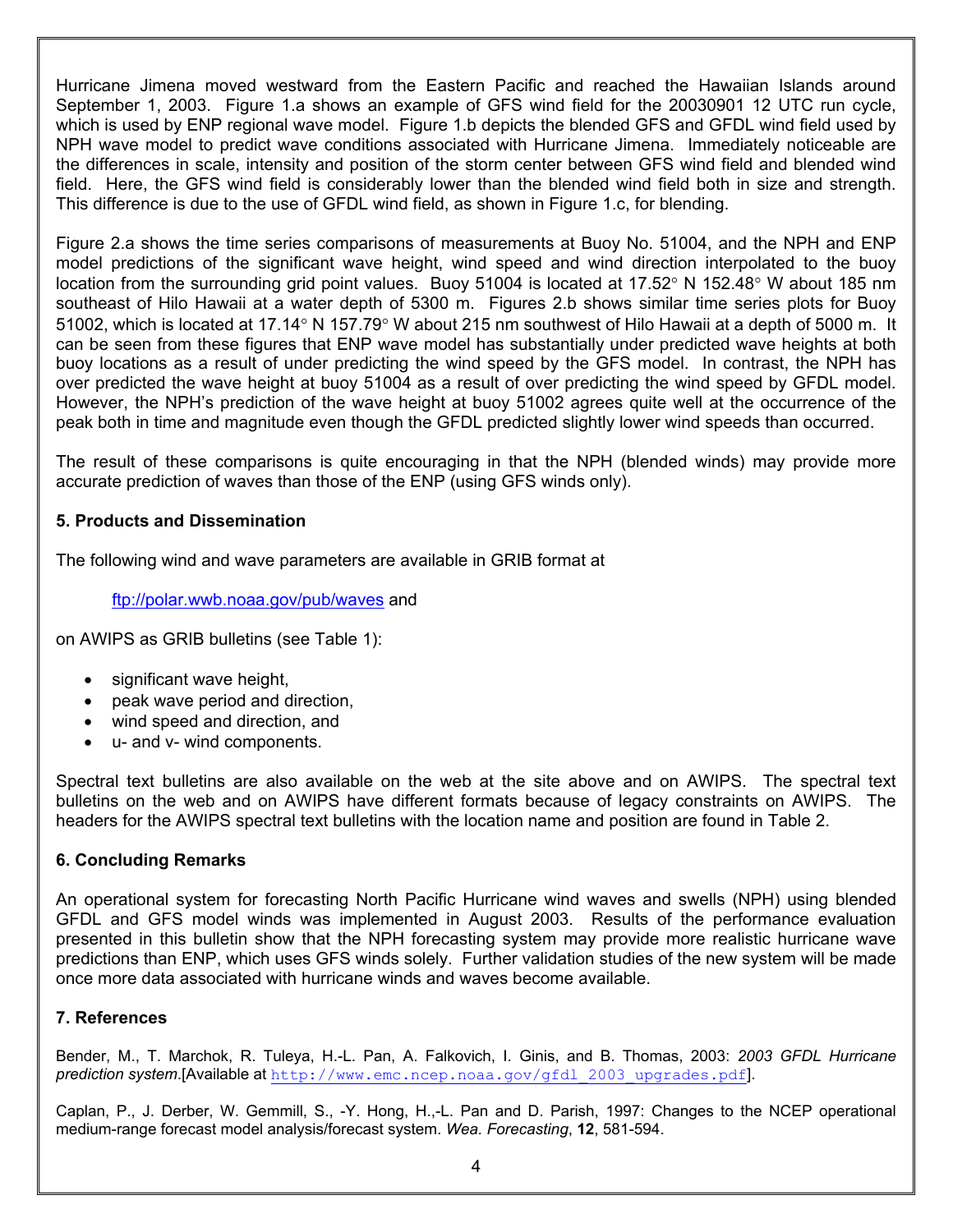Chao, Y., L. Burroughs and H. Tolman, 2003a: The North Atlantic hurricane wind wave forecasting system (NAH). *Technical Procedures Bulletin No. 478*, National weather Service, NOAA, U.S. Department of Commerce. [Available on the web a[thttp://polar.ncep.noaa.gov/mmab/tpbs/operational.tpbs/tpb478/tpb478.htm.](http://polar.ncep.noaa.gov/mmab/tpbs/operational.tpbs/tpb478/tpb478.htm)]

Chao, Y., L. Burroughs and H. Tolman, 2003b: Wave Forecasting for the eastern North Pacific and Adjacent Waters. *Technical Procedures Bulletin No. 491*, National weather Service, NOAA, U.S. Department of Commerce. [Available on the web a[thttp://polar.ncep.noaa.gov/mmab/tpbs/operational.tpbs/tpb491/tpb491.htm.](http://polar.ncep.noaa.gov/mmab/tpbs/operational.tpbs/tpb491/tpb491.htm)]

Kanamitsu, M., J. C. Alpert, K. A. Campana, P. M. Caplan, D. G. Deaven, M. Iredell, B. Katz, H. -L. Pan, J. E. Sela, and G. H. White, 1991: Recent Changes implemented into the global forecast system at NMC. *Wea. Forecasting*, **6**, 425-435.

Kurihara, Y., and M. A. Bender, 1980: Use of a movable nested mesh model for tracking a small vortex. *Mon. Wea. Rev*., **108**, 1792-1809.

Kurihara, Y., M. A. Bender, R. E. Tuleya, and R. J. Ross, 1990: Prediction experiments of Hurricane Gloria (1985) using a multiply nested moveable mesh model. *Mon. Wea. Rev*., **118**, 2185-2198.

Kurihara, Y., M. A. Bender, R. E. Tuleya, and R. J. Ross, 1995:Improvements in the GFDL hurricane prediction system. *Mon. Wea. Rev*., **123**, 2780-2801.

Kurihara, Y., R. E. Tuleya, and M. A. Bender, 1998: The GFDL hurricane prediction system and its performance in the 1995 hurricane season. *Mon. Wea. Rev*., **126**, 1306-1322.

Tolman, H. L., B. Balasubramaniyan, L. D. Burroughs, D. V. Chalikov, Y. Y. Chao, H. S. Chen, and V. Gerald, 2002: Development and implementation of wind-generated ocean surface wave models. *Wea. Forecasting*, **17**,311-333.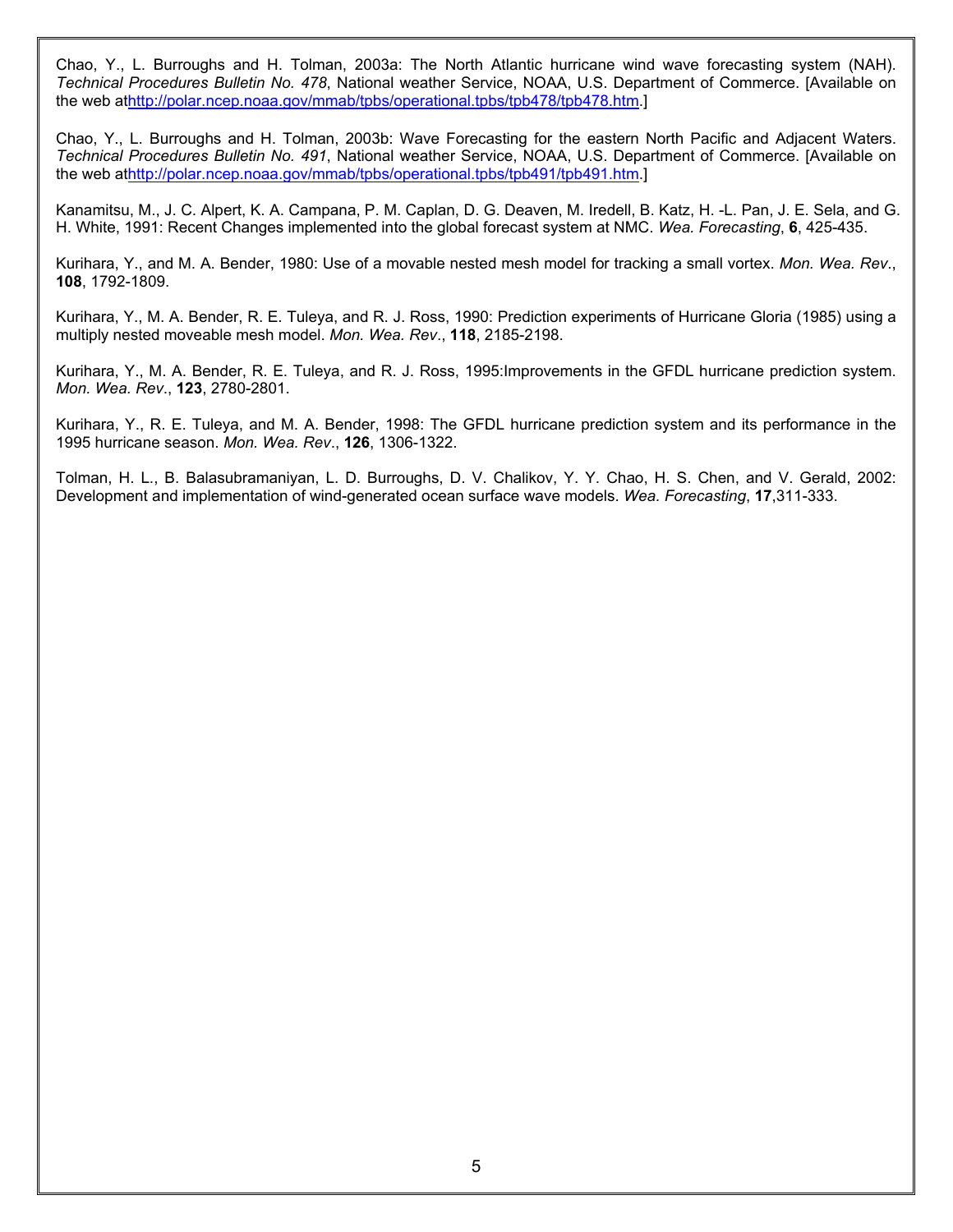| $T_1$                                                                                                                                                                                                                                                                                                                                                                                                                                                                                                                                                                         | T <sub>2</sub>                                                  | A <sub>1</sub> | A <sub>2</sub>                                                                                                                                         | dd | Station id  |
|-------------------------------------------------------------------------------------------------------------------------------------------------------------------------------------------------------------------------------------------------------------------------------------------------------------------------------------------------------------------------------------------------------------------------------------------------------------------------------------------------------------------------------------------------------------------------------|-----------------------------------------------------------------|----------------|--------------------------------------------------------------------------------------------------------------------------------------------------------|----|-------------|
| $\circ$                                                                                                                                                                                                                                                                                                                                                                                                                                                                                                                                                                       | A<br>B<br>$\mathsf{C}$<br>J<br>K<br>M<br>N<br>$\mathsf{P}$<br>Y | S              | A<br>$\mathsf C$<br>E<br>G<br>$\mathbf{I}$<br>J<br>K<br>L<br>M<br>X<br>N<br>Y<br>$\circ$<br>$\mathsf{P}$<br>$\mathsf Q$<br>$\mathsf Z$<br>$\mathsf{R}$ | 88 | <b>KWBC</b> |
| $T_1$ is the bulletin type descriptor; O – oceanographic.<br>$T2$ is the parameter descriptor<br>$A - 10$ meter U-wind<br>B - 10 meter V-wind<br>C - Total Significant Wave Height<br>J - Period of Waves at Spectral Peak<br>K - Direction of Ocean Waves at Spectral Peak<br>M - Mean Period of Wind Waves<br>N - Mean Direction of Wind Waves<br>P - Mean Direction of Wave Frequency Spectrum<br>Y - Mean Period of Wave Frequency Spectrum<br>$A_1$ is the grid and domain descriptor; S - NPH grid.<br>A <sub>2</sub> is the forecast hour descriptor; see notes below. |                                                                 |                |                                                                                                                                                        |    |             |
|                                                                                                                                                                                                                                                                                                                                                                                                                                                                                                                                                                               |                                                                 |                |                                                                                                                                                        |    |             |

1. Forecast hour descriptors are at 3-h intervals from A – I (00 – 24 hours), at 6-h intervals from 30 to 72 hours, and at 12-h intervals after that.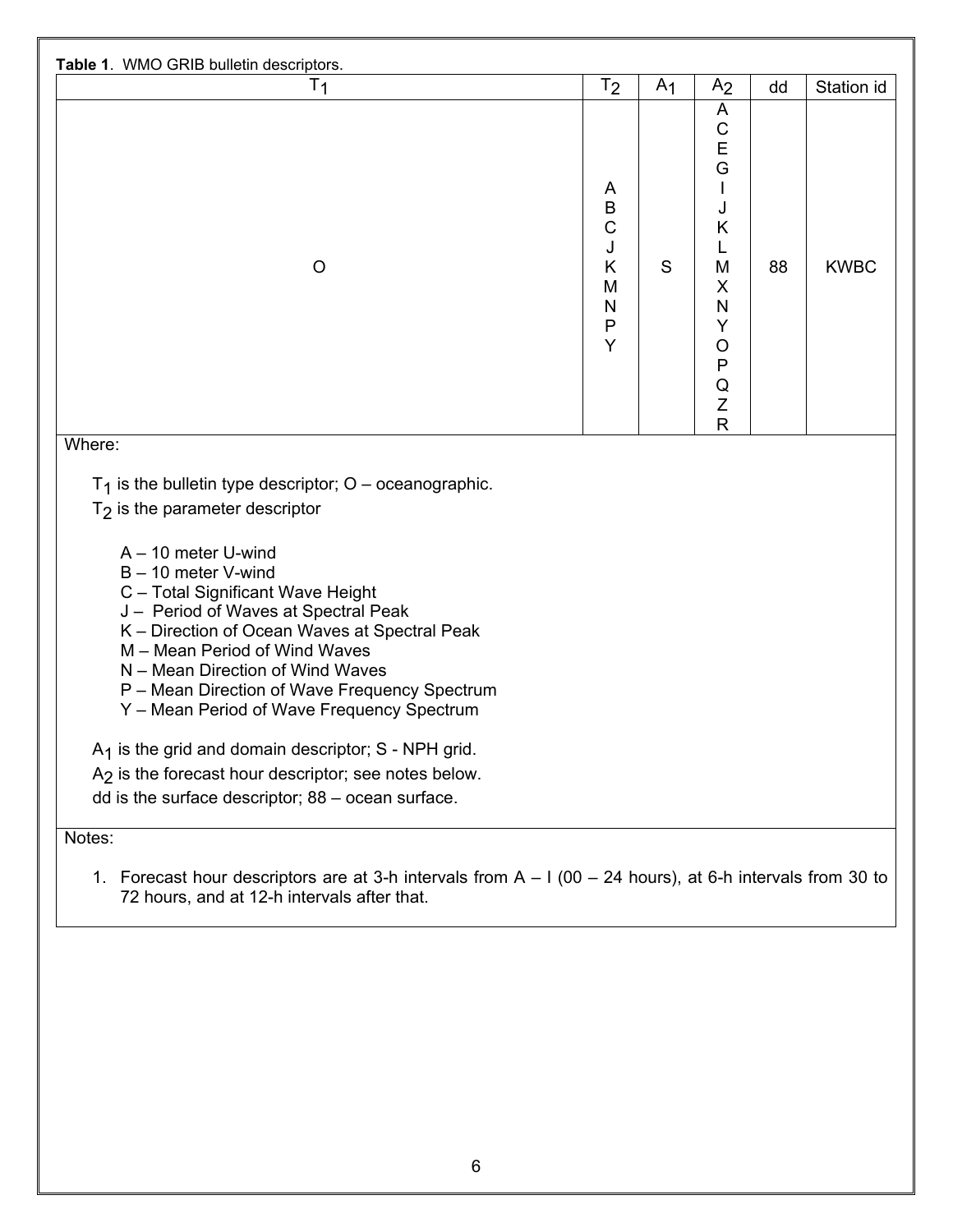| Position (N and W,                        |          |                      |                              |  |  |
|-------------------------------------------|----------|----------------------|------------------------------|--|--|
| <b>Station</b><br>except where indicated) |          | <b>AWIPS and WMO</b> |                              |  |  |
| <b>Name</b>                               |          |                      | <b>Header</b>                |  |  |
|                                           | Latitude | Longitude            |                              |  |  |
| 46002                                     | 42.50    | 130.30               | AGPZ46 KWBJ<br>OSBP01        |  |  |
| 46006                                     | 40.90    | 137.50               | AGPZ46 KWBJ<br>OSBP02        |  |  |
| 46059                                     | 38.00    | 130.00               | AGPZ46 KWBJ<br>OSBP03        |  |  |
| 46011                                     | 34.88    | 120.87               | AGPZ46 KWBJ<br>OSBP04        |  |  |
| 46012                                     | 34.45    | 122.70               | AGPZ46 KWBJ<br>OSBP05        |  |  |
| 46013                                     | 38.23    | 123.33               | AGPZ46 KWBJ<br>OSBP06        |  |  |
| 46014                                     | 39.22    | 123.97               | AGPZ46 KWBJ<br>OSBP07        |  |  |
| 46022                                     | 40.72    | 124.52               | <b>AGPZ46 KWBJ</b><br>OSBP08 |  |  |
| 46023                                     | 34.71    | 120.97               | AGPZ46 KWBJ<br>OSBP09        |  |  |
| 46026                                     | 37.75    | 122.82               | AGPZ46 KWBJ<br>OSBP10        |  |  |
| 46027                                     | 41.85    | 124.38               | <b>AGPZ46 KWBJ</b><br>OSBP11 |  |  |
| 46028                                     | 35.74    | 121.89               | AGPZ46 KWBJ<br>OSBP12        |  |  |
| 46030                                     | 40.50    | 124.50               | AGPZ46 KWBJ<br>OSBP13        |  |  |
| 46042                                     | 36.75    | 122.42               | AGPZ46 KWBJ<br>OSBP14        |  |  |
| 46047                                     | 32.43    | 119.53               | AGPZ46 KWBJ<br>OSBP15        |  |  |
| 46050                                     | 44.62    | 124.53               | <b>AGPZ46 KWBJ</b><br>OSBP16 |  |  |
| 46062                                     | 35.10    | 121.01               | AGPZ46 KWBJ<br>OSBP17        |  |  |
| 46063                                     | 34.25    | 120.66               | AGPZ46 KWBJ<br>OSBP18        |  |  |
| TPC50                                     | 30.00    | 118.00               | AGPZ46 KWBJ<br>OSBP19        |  |  |
| TPC51                                     | 20.00    | 135.00               | AGPZ46 KWBJ<br>OSBP20        |  |  |
| TPC52                                     | 20.00    | 117.00               | AGPZ46 KWBJ<br>OSBP21        |  |  |
| TPC53                                     | 06.00    | 120.00               | AGPZ46 KWBJ<br>OSBP22        |  |  |
| TPC54                                     | 15.00    | 95.00                | AGPZ46 KWBJ<br>OSBP23        |  |  |
| TPC55                                     | 09.00    | 88.00                | AGPZ46 KWBJ<br>OSBP24        |  |  |

 **Table 2**. Station name, position, and headers for spectral text bulletins for the North Pacific Hurricane Wave Model.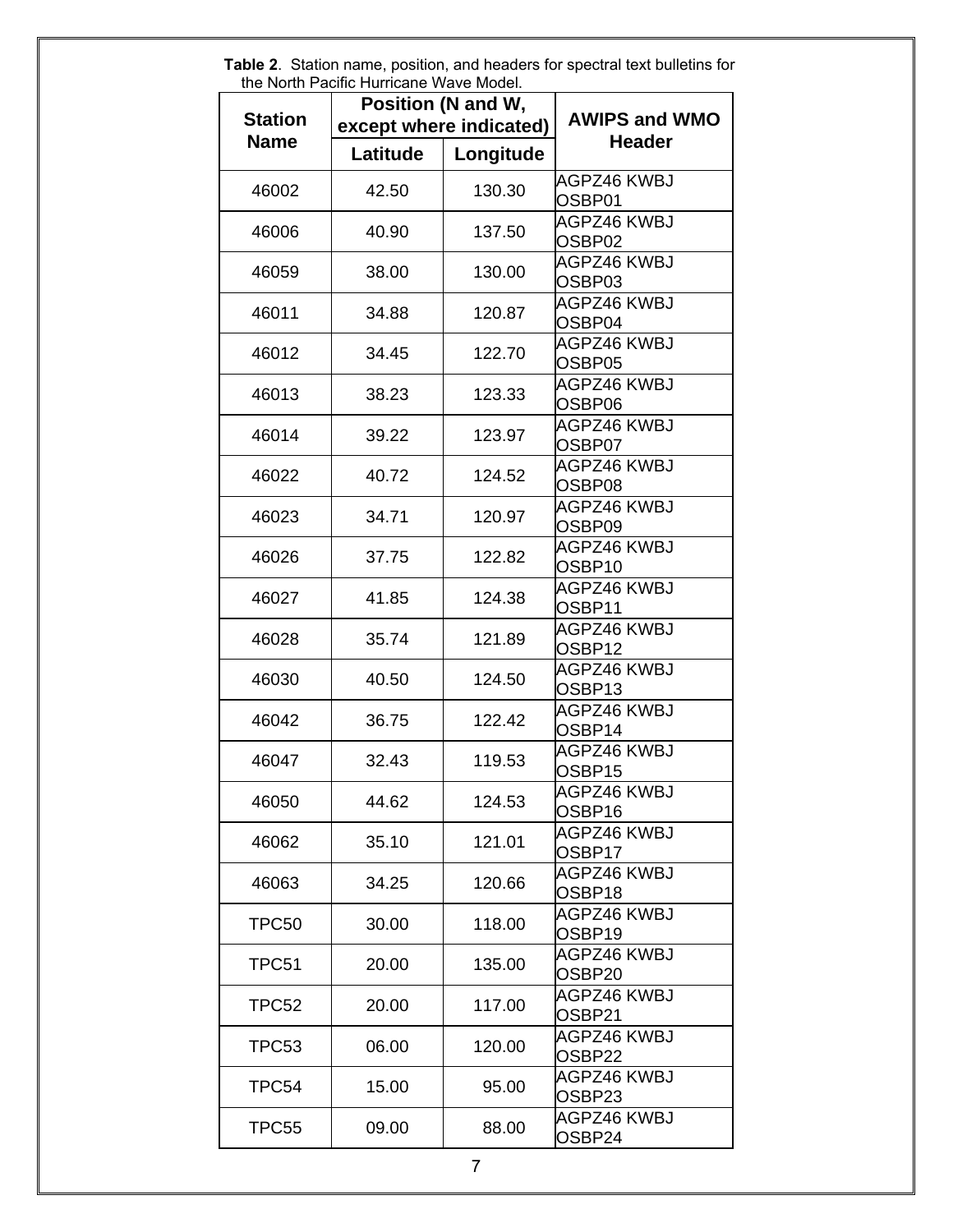| TPC56              | 06.00 | 80.00  | AGPZ46 KWBJ<br>OSBP25        |
|--------------------|-------|--------|------------------------------|
| 46025              | 33.75 | 119.08 | <b>AGPZ46 KWBJ</b><br>OSBP26 |
| 46053              | 34.24 | 119.85 | AGPZ46 KWBJ<br>OSBP27        |
| 46054              | 34.27 | 120.45 | AGPZ46 KWBJ<br>OSBP28        |
| SGX01              | 32.64 | 117.75 | AGPZ46 KWBJ<br>OSBP29        |
| OPCP01             | 48.10 | 130.50 | AGPZ46 KWBJ<br>OSBP30        |
| OPCP <sub>02</sub> | 48.10 | 126.60 | AGPZ46 KWBJ<br>OSBP31        |
| OPCP03             | 45.30 | 129.70 | AGPZ46 KWBJ<br>OSBP32        |
| OPCP04             | 45.30 | 125.60 | AGPZ46 KWBJ<br>OSBP33        |
| 46015              | 42.75 | 124.85 | AGPZ46 KWBJ<br>OSBP34        |
| OPCP05             | 41.75 | 129.90 | AGPZ46 KWBJ<br>OSBP35        |
| OPCP06             | 41.90 | 125.80 | AGPZ46 KWBJ<br>OSBP36        |
| OPCP07             | 38.50 | 129.0  | AGPZ46 KWBJ<br>OSBP37        |
| OPCP08             | 39.20 | 125.50 | AGPZ46 KWBJ<br>OSBP38        |
| OPCP09             | 36.40 | 125.40 | AGPZ46 KWBJ<br>OSBP39        |
| OPCP <sub>10</sub> | 33.30 | 125.00 | AGPZ46 KWBJ<br>OSBP40        |
| OPCP <sub>11</sub> | 34.60 | 122.30 | AGPZ46 KWBJ<br>OSBP41        |
| 46086              | 32.50 | 118.00 | AGPZ46 KWBJ<br>OSBP42        |
| OPCP <sub>12</sub> | 30.90 | 121.50 | AGPZ46 KWBJ<br>OSBP43        |
| 0PCP13             | 29.60 | 117.00 | AGPZ46 KWBJ<br>OSBP44        |
| 46004              | 50.97 | 135.80 | AGGA47 KWBJ<br>OSBP01        |
| 46184              | 53.90 | 138.87 | AGGA47 KWBJ<br>OSBP02        |
| 46205              | 54.17 | 134.33 | AGGA47 KWBJ<br>OSBP03        |
| 46207              | 50.86 | 129.91 | AGGA47 KWBJ<br>OSBP04        |
| 46208              | 52.50 | 132.70 | AGGA47 KWBJ<br>OSBP05        |
| 46083              | 58.25 | 138.00 | AGGA47 KWBJ<br>OSBP06        |
|                    |       |        |                              |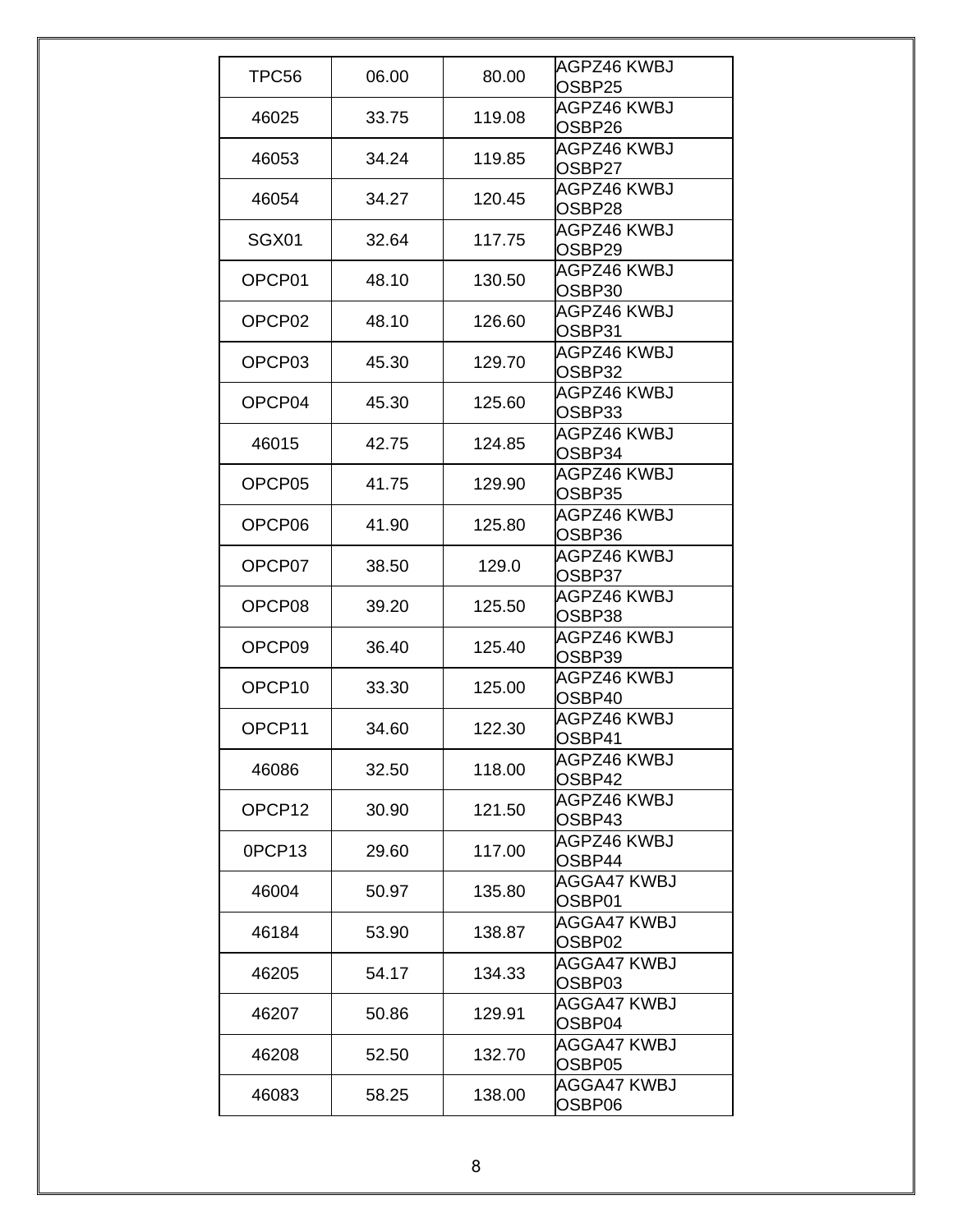| 46084             | 56.39  | 136.16  | AGGA47 KWBJ<br>OSBP07 |
|-------------------|--------|---------|-----------------------|
| 46082             | 59.61  | 143.67  | AGGA47 KWBJ<br>OSBP08 |
| 46005             | 46.10  | 131.00  | AGPZ47 KWBJ<br>OSBP01 |
| 46029             | 46.12  | 124.50  | AGPZ47 KWBJ<br>OSBP02 |
| 46036             | 48.35  | 133.92  | AGPZ47 KWBJ<br>OSBP03 |
| 46041             | 47.34  | 124.67  | AGPZ47 KWBJ<br>OSBP04 |
| 46132             | 49.73  | 127.92  | AGPZ47 KWBJ<br>OSBP05 |
| 46206             | 48.84  | 126.00  | AGPZ47 KWBJ<br>OSBP06 |
| 46001             | 56.30N | 148.30W | AGGA48 KWBJ<br>OSBP01 |
| 46066             | 52.65  | 155.00  | AGGA48 KWBJ<br>OSBP02 |
| 46080             | 58.00  | 150.00  | AGGA48 KWBJ<br>OSBP03 |
| 51001             | 23.40  | 162.30  | AGHW40 KWBJ<br>OSBP01 |
| 51002             | 17.20  | 157.80  | AGHW40 KWBJ<br>OSBP02 |
| 51003             | 19.10  | 160.80  | AGHW40 KWBJ<br>OSBP03 |
| 51004             | 17.40  | 152.50  | AGHW40 KWBJ<br>OSBP04 |
| HNL01             | 24.00  | 158.00  | AGHW40 KWBJ<br>OSBP05 |
| HNL <sub>02</sub> | 22.50  | 153.00  | AGHW40 KWBJ<br>OSBP06 |
| <b>HNL10</b>      | 22.00  | 157.75  | AGHW40 KWBJ<br>OSBP07 |
| <b>HNL11</b>      | 21.00  | 158.25  | AGHW40 KWBJ<br>OSBP08 |
| <b>HNL12</b>      | 19.75  | 156.50  | AGHW40 KWBJ<br>OSBP09 |

Notes:

- 1. The WMO/AWIPS headers follow the form given for oceanographic data, *i.e.*, AGA1A2i1i2, where i1 is 4 and always means spectral wave data.
- 2. i2 is the geographic location, where:
	- 0 means Pacific Ocean, particularly in proximity to U.S. held islands (Hawaii and Guam's areas of responsibility)
	- 1 means proximity to NE Atlantic States from Virginia northward
	- 2 means proximity to SE Atlantic States from North Carolina southward and Puerto Rico
	- 4 means proximity to southern Gulf of Mexico states
	- 6 means proximity to Pacific States and southern British Columbia
	- 7 means proximity to Panhandle of Alaska and northern British Columbia (Juneau's areas of responsibility)
	- 8 means proximity to southern and southwestern Alaska (Anchorage's areas of responsibility)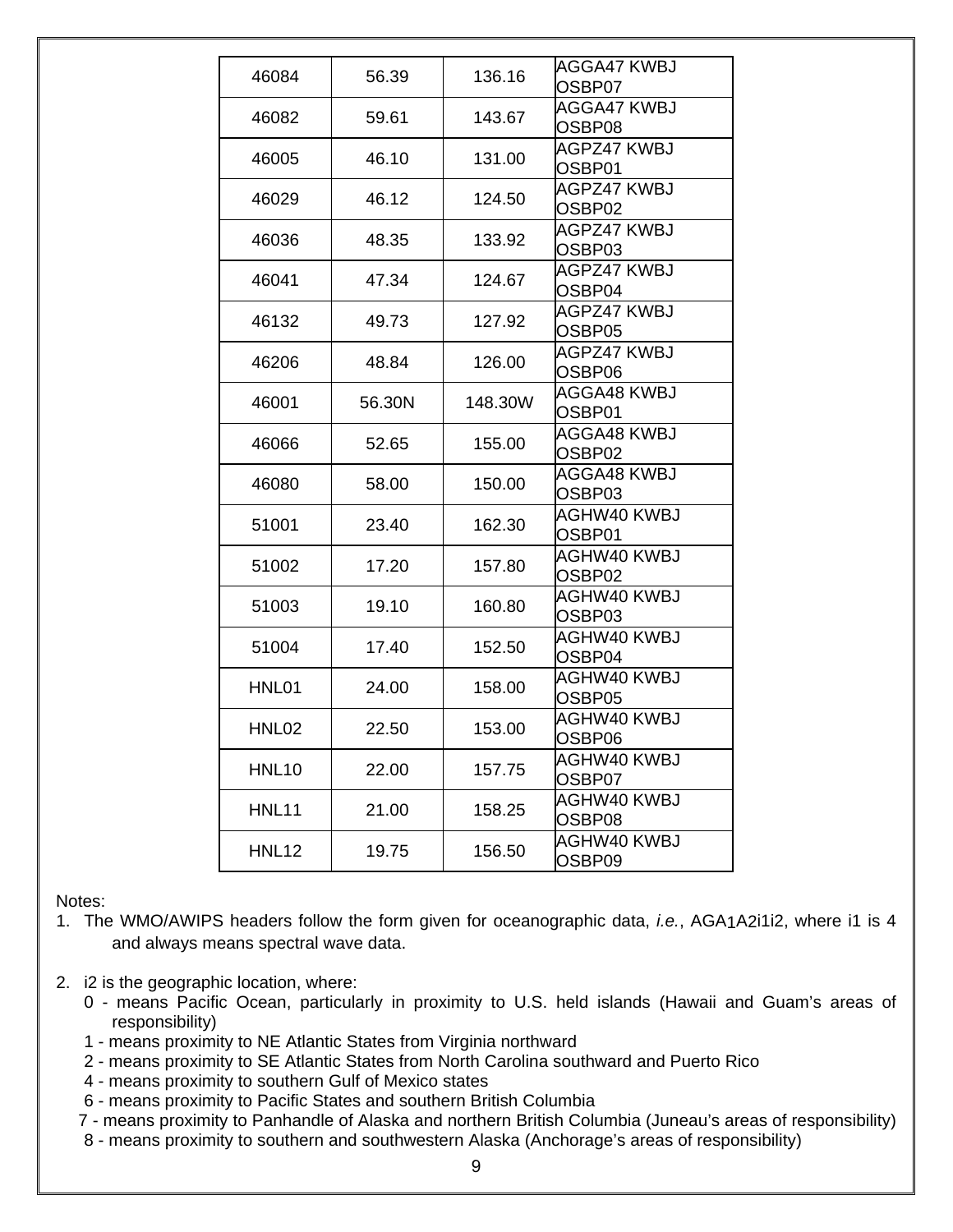- 3. A1A2 is used by the originating office (NCEP/NCO) to identify the oceanic area of the point, where:
	- NT Western Atlantic
	- GX Gulf of Mexico
	- CA Caribbean Sea
	- PZ Eastern Pacific
	- GA Gulf of Alaska
	- PN North Pacific including Bering Sea
	- AC Arctic Ocean
	- HW Hawaiian Waters
	- PW Western Pacific
	- XT Tropical Belt
	- PS South Pacific
- 4. The AWIPS identifier form is NNNxxx: where NNN is OSB Oceanographic Spectral Bulletin, and xxx takes the form: mnn - where m is the wave model and nn is the number of the point in a given geographic location according to note 2 above. nn can range from 01 - 99.
	- 5. m is the wave model where:
	- N is the NOAA WAVEWATCH III global wave model
	- A is the Alaska Waters regional wave model
	- W is the Western North Atlantic regional wave model
	- H is the North Atlantic Hurricane wave model
	- E is the Eastern North Pacific regional wave model
	- P is the North Pacific Hurricane wave model
	- X is the Western North Pacific regional wave model
	- T is the Western Pacific Typhoon wave model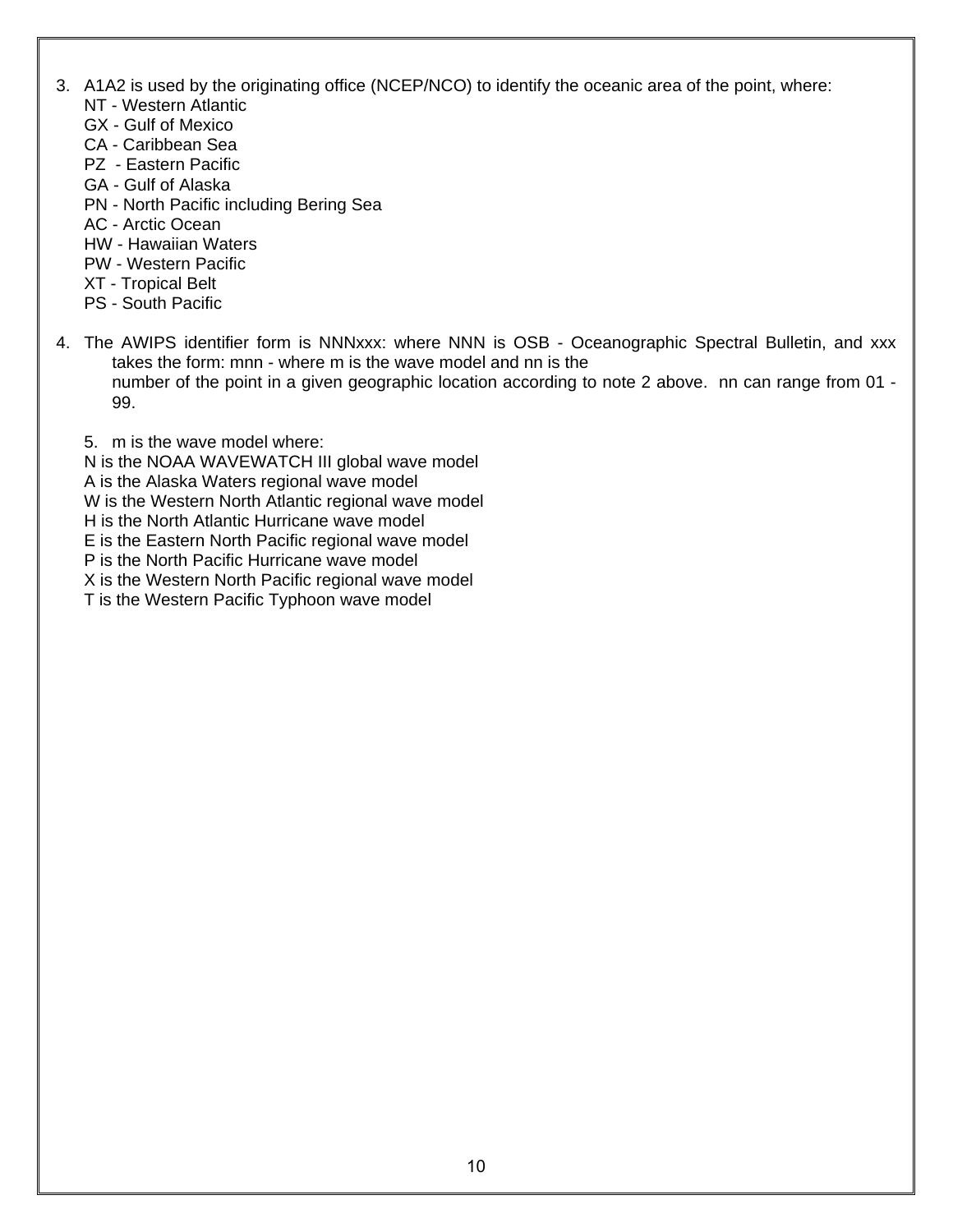